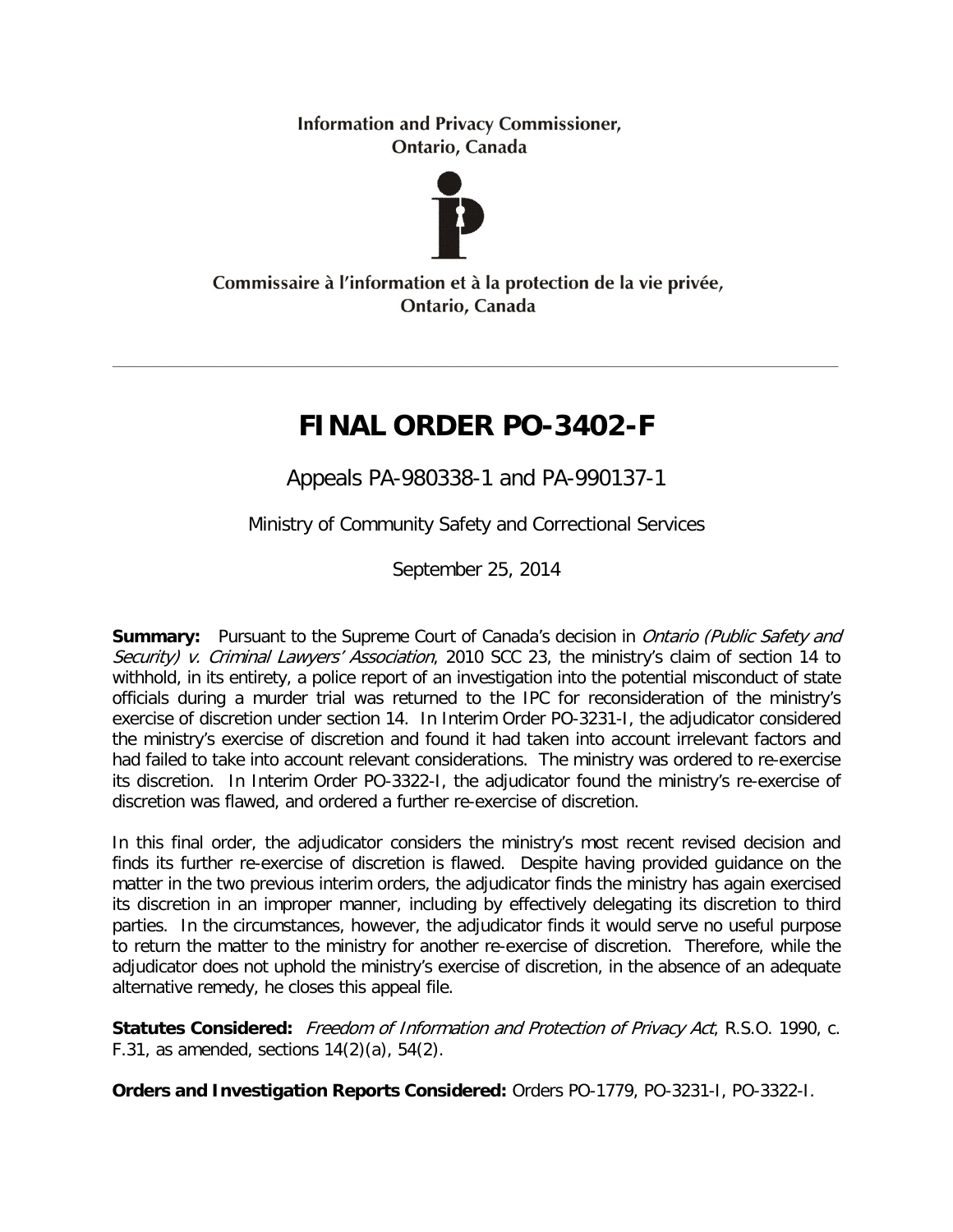**Cases Considered:** Ontario (Public Safety and Security) v. Criminal Lawyers' Association, 2010 SCC 23; R v. Court (1997), 36 O.R. (3d) 263 (Gen. Div.).

## **OVERVIEW:**

[1] This is the final order disposing of the issues arising from a series of access-toinformation requests made to the Ministry of the Solicitor General and Correctional Services, now the Ministry of Community Safety and Correctional Services (the ministry), in 1998. The requests were for information relating to an Ontario Provincial Police (OPP) investigation into the disappearance of an audio tape and the conduct of police officers and the Crown Attorney during a double murder trial. The murder charges were eventually stayed after the court found that there had been "many instances of abusive conduct by state officials...".<sup>[1](#page-1-0)</sup>

[2] The ministry identified three records as being responsive to the requests: a 318 page report detailing the results of the OPP investigation, and two documents containing legal advice. The ministry denied access to all three records, in full, pursuant to the exemptions at sections  $14(1)(c)$ ,  $(d)$ ,  $(e)$ ,  $(g)$  and  $(l)$ ,  $14(2)(a)$ , 19, 20 and 21(1) of the Freedom of Information and Protection of Privacy Act (the Act).

[3] The requesters appealed the ministry's decision to this office and three appeal files were opened: PA-980338-1, PA-990137-1 and PA-990218-1. The appellants in appeals PA-980338-1 and PA-990218-1 also claimed there was a compelling public interest in disclosure of the records, thereby raising the application of the public interest override at section 23 of the Act.

[4] After conducting an inquiry, former Assistant Commissioner Tom Mitchinson issued Order PO-1779, in which he upheld the ministry's decision not to disclose the records. The former Assistant Commissioner found that all three records contained personal information. He also found that the public interest in disclosure clearly outweighed the purpose of the personal privacy exemption on the facts, and would have applied the section 23 override with respect to the section 21 personal privacy exemption, subject to limited exceptions.<sup>[2](#page-1-1)</sup> However, he ultimately upheld the ministry's decision to withhold the records because the other claimed exemptions (sections 14 and 19) are not included within the section 23 override. He also concluded that the omission of sections 14 and 19 from the public interest override did not constitute a breach of the appellants' rights to freedom of expression under the *Canadian Charter of Rights* and Freedoms. [3](#page-1-2)

<span id="page-1-0"></span> $1$  R v. Court, (1997), 36 O.R. (3d) 263 (Gen. Div.), p. 300 cited in Ontario (Public Safety and Security) v. Criminal Lawyers' Association, 2010 SCC 23, para. 10.

<span id="page-1-1"></span><sup>2</sup> Order PO-1779, pp. 22-25.

<span id="page-1-2"></span> $3$  Canadian Charter of Rights and Freedoms, Constitution Act, 1982, Schedule B to the Canada Act 1982  $(UK)$ , 1982, c. 11, s. 2(b).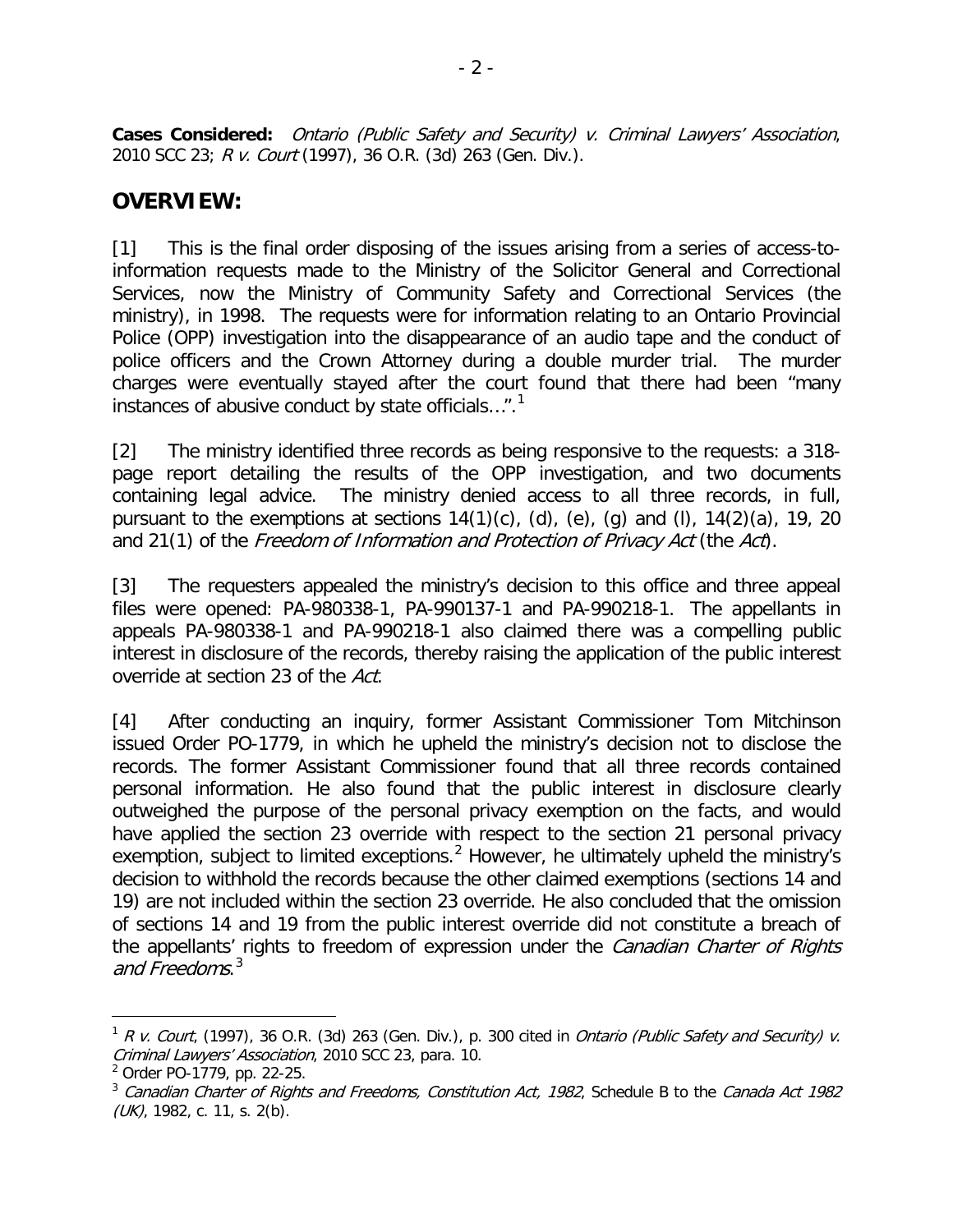[5] The appellant in PA-980338-1 applied for judicial review of Order PO-1779. The Divisional Court upheld the decision not to disclose the records. In a majority decision, the Ontario Court of Appeal allowed the appellant's appeal, finding that the exemption scheme in the Act violated the Charter.

[6] In 2007, the appellant in PA-990218-1 abandoned the appeal and that appeal file was closed.

[7] The ministry then sought, and was granted, leave to appeal the matter to the Supreme Court of Canada. In a decision issued June 17, 2010,<sup>[4](#page-2-0)</sup> the Supreme Court allowed the ministry's appeal and held that:

- the former Assistant Commissioner's order confirming the constitutionality of section 23 of the Act should be restored;
- the two records protected by section 19 of the Act should be exempt from disclosure; and
- the claim under section 14 should be returned to this office for reconsideration of the ministry's exercise of discretion.

[8] As a result of the Supreme Court's decision, the matter was remitted to this office for reconsideration of the ministry's exercise of discretion in denying access to the 318-page report, in its entirety, under the discretionary exemption at section 14 of the Act. The appeal file was assigned to me to address the matter on reconsideration.

[9] In December 2011, the ministry issued a revised decision granting partial access to the report following notification to the Ministry of the Attorney General, the OPP, the Halton Regional Police Service, the Hamilton Police Service, and 11 individuals who were interviewed as part of the OPP investigation. The appellant in Appeal PA-980338- 1 continued to pursue access to the withheld portions of the report.

[10] In Interim Order PO-3231-I, dated July 11, 2013, I found that in exercising its discretion, the ministry had taken into account irrelevant factors and had failed to take into account relevant considerations; as a result, its exercise of discretion was flawed. I ordered the ministry to re-exercise its discretion in accordance with my directions set out in that order.

[11] In October 2013, the ministry issued a further revised decision, disclosing additional portions of the report. The appellant continued to pursue access to the withheld portions.

<span id="page-2-0"></span><sup>4</sup> 2010 SCC 23.  $\overline{a}$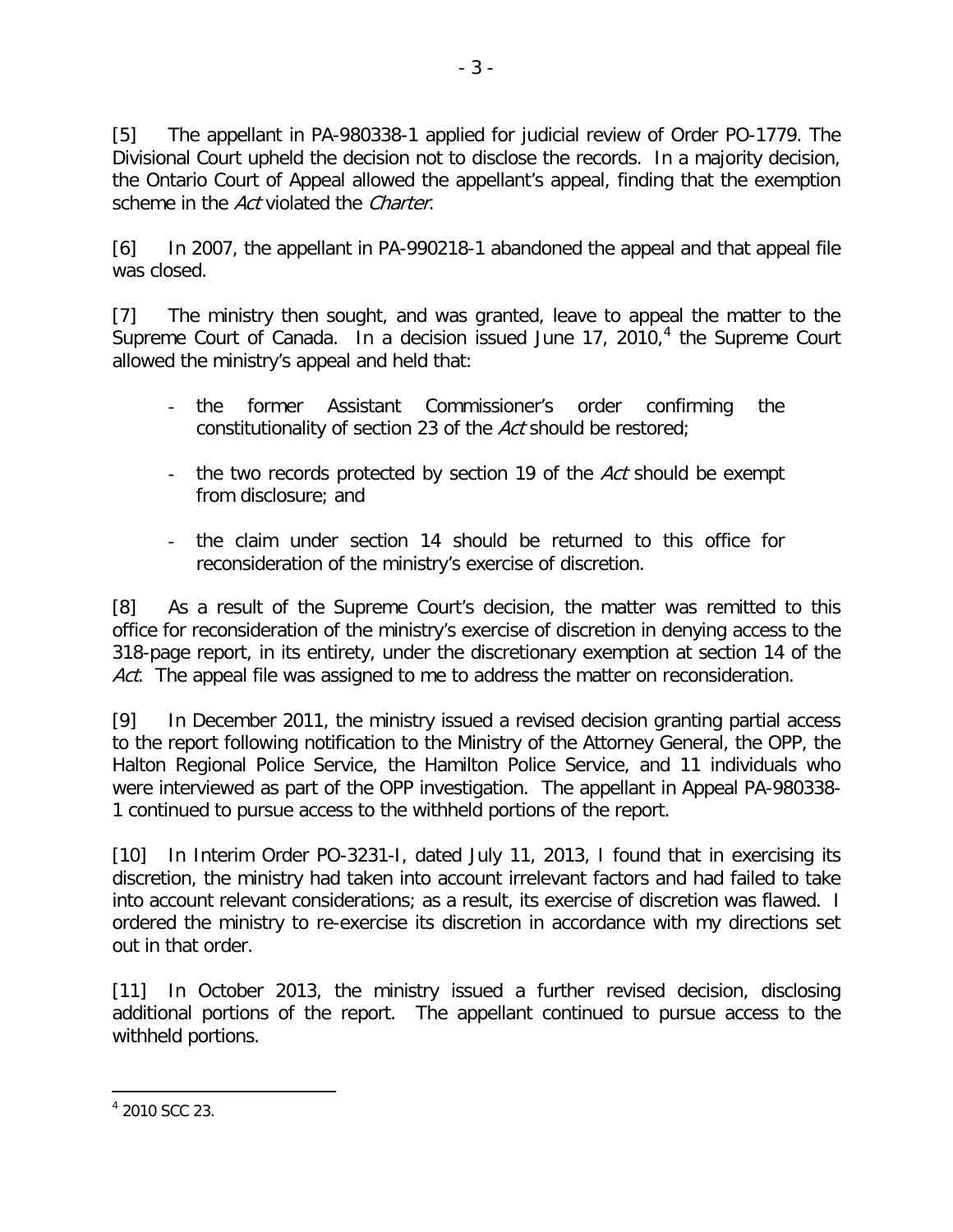[12] In Interim Order PO-3322-I, dated March 19, 2014, I considered the ministry's re-exercise of discretion as described in its further revised decision. In that order, I upheld the ministry's exercise of discretion in respect of some, but not all, of the information it continued to withhold from the appellant. In particular, I noted:

As set out in its further revised decision, the ministry continues to exercise its discretion to withhold five categories of information contained in the report:

- (a) personal information to which the public interest override did not apply in Order PO-1779;
- (b) information to which a publication ban applies;
- (c) information which may identify police informants;
- (d) notes or summaries of interviews conducted during the investigation for which the interviewees object to the disclosure; and
- (e) notes or summaries of interviews conducted during the investigation for which the interviewees did not respond to the ministry's consultation letter.

I uphold the ministry's exercise of discretion to withhold information in categories (a), (b) and (c).

I do not uphold the ministry's re-exercise of discretion with respect to information in categories (d) and (e). Discretion must be exercised properly and based on appropriate principles. The ministry has not done so for these two categories of information.<sup>[5](#page-3-0)</sup>

[13] In that order I set out specific reasons for quashing the ministry's re-exercise of discretion in respect of these two final categories of information. In the result, given this office's inability to substitute its own exercise of discretion for that of the ministry, I remitted the matter to the ministry for another re-exercise of discretion. In that order I provided additional quidance to assist the ministry in its task.<sup>[6](#page-3-1)</sup>

<span id="page-3-0"></span><sup>5</sup> Order PO-3322-I, paras. 17-19.

<span id="page-3-1"></span><sup>6</sup> Order PO-3322-I, para. 32. See discussion below.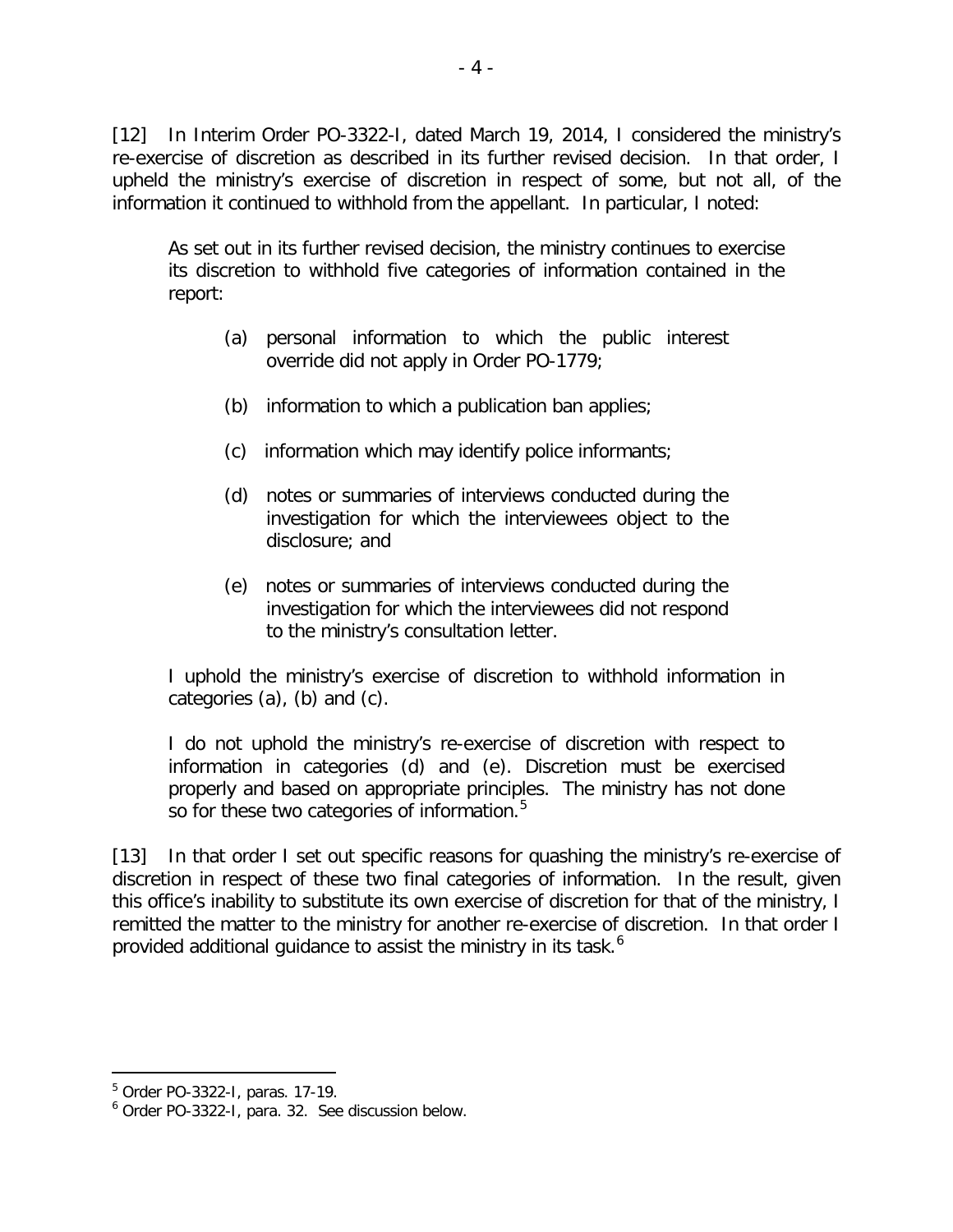[14] On May 26, 2014, the ministry communicated the results of its further reexercise of discretion in response to Order PO-3322-I, and in light of further consultation by the ministry with the five individuals whose information is contained in the portions of the report remaining at issue. $<sup>7</sup>$  $<sup>7</sup>$  $<sup>7</sup>$ </sup>

[15] The ministry advised that as a result of its most recent consultation efforts, two of the five individuals consented to disclosure of their information in the report. The ministry advised that it would exercise its discretion to disclose information relating to the two consenting individuals, with severances of certain information.<sup>[8](#page-4-1)</sup>

[16] The ministry also advised that it is "further exercising its discretion not to disclose" the information relating to the remaining three individuals who have not consented to disclosure of their information.

[17] Following the ministry's most recent revised decision, the interview information remaining at issue is contained on pages 18, 19, 23, 42-44, 121-161, 286-292 and 308- 318 of the report. The appellant continues to challenge the ministry's exercise of discretion in respect of the withheld portions of the report.

[18] For the reasons that follow, I do not uphold the ministry's further re-exercise of discretion in respect of the information it continues to withhold. In the circumstances, however, I conclude that ordering the ministry to undertake another re-exercise of discretion would serve no useful purpose. As no other remedy is available to me under the Act to address the ministry's repeated failure to exercise its discretion in a proper manner, I will close these appeal files.

# **DISCUSSION:**

 $\overline{a}$ 

#### **Did the ministry properly exercise its discretion under section 14?**

[19] The sole issue for me to consider is whether the ministry properly exercised its discretion in withholding the portions of the report remaining at issue in this appeal.

<span id="page-4-0"></span><sup>&</sup>lt;sup>7</sup> I note that paragraph 32 of Order PO-3322-I contains a typographical error. As the ministry identifies in its May 26, 2014 letter, the two final categories of information at issue comprise the information of five interviewees, not six. This error has no bearing on my findings in Order PO-3322-I or in this final order.

<span id="page-4-1"></span><sup>&</sup>lt;sup>8</sup> The following categories of information were redacted from the statements and summaries of statements of the two consenting individuals: personal information to which the public interest override was found not to apply in PO-1779, and "similar information"; information which may identify a police informant; and information regarding confidential law enforcement processes, techniques and equipment.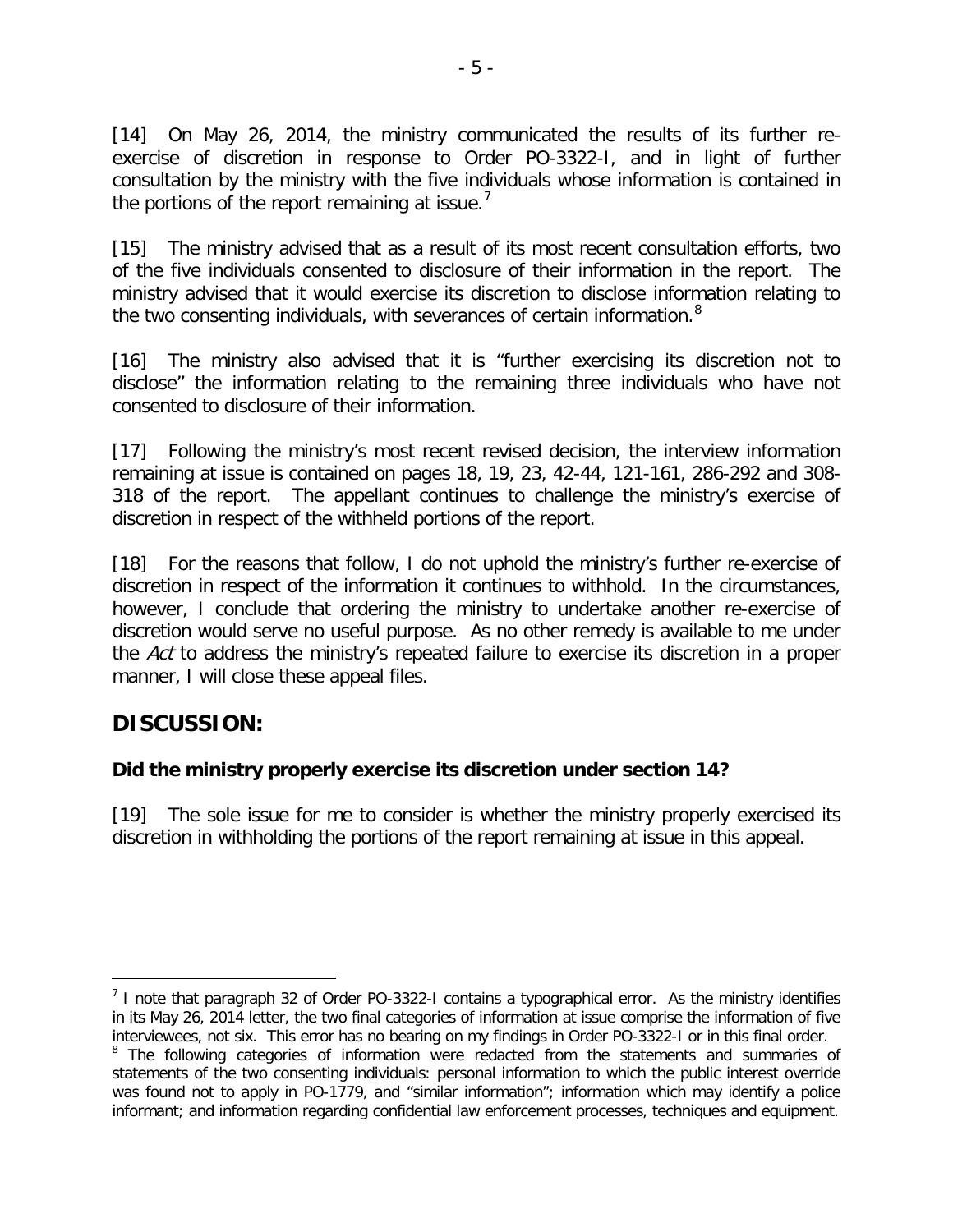[20] These portions have been withheld pursuant to section  $14(2)(a)$  of the Act, which reads:

A head may refuse to disclose a record… that is a report prepared in the course of law enforcement, inspections or investigations by an agency which has the function of enforcing and regulating compliance with a law.

[21] The exemption is discretionary. It permits an institution to disclose information that is subject to the exemption, despite the fact that the information could be withheld under the Act. An institution must exercise its discretion. On appeal, the Commissioner may determine whether the institution failed to do so.

[22] In addition, the Commissioner may find that the institution erred in exercising its discretion where, for example,

- it does so in bad faith or for an improper purpose
- it takes into account irrelevant considerations
- it fails to take into account relevant considerations.

[23] In either case this office may send the matter back to the institution for an exercise of discretion based on proper considerations.<sup>[9](#page-5-0)</sup> This office may not, however, substitute its own discretion for that of the institution.<sup>[10](#page-5-1)</sup>

[24] The onus is on the institution to demonstrate that it has properly exercised its discretion.

[25] In both my interim orders issued on this matter, I referred to the following comments made by the Supreme Court about the purpose of the exemption at section 14(2)(a), and the scope of this office's powers to address an improper exercise of discretion:

The main purpose of this section is to protect the public interest in getting full and frank disclosure in the course of investigating and reporting on matters involving the administration of justice; an expectation of confidentiality may further the goal of getting at the truth of what really happened. At the same time, the discretion conferred by the word "may" recognizes that there may be other interests, whether public or private, that outweigh this public interest in confidentiality.

<span id="page-5-0"></span> $9$  MO-1573.

<span id="page-5-1"></span> $10$  Section 54(2) of the Act.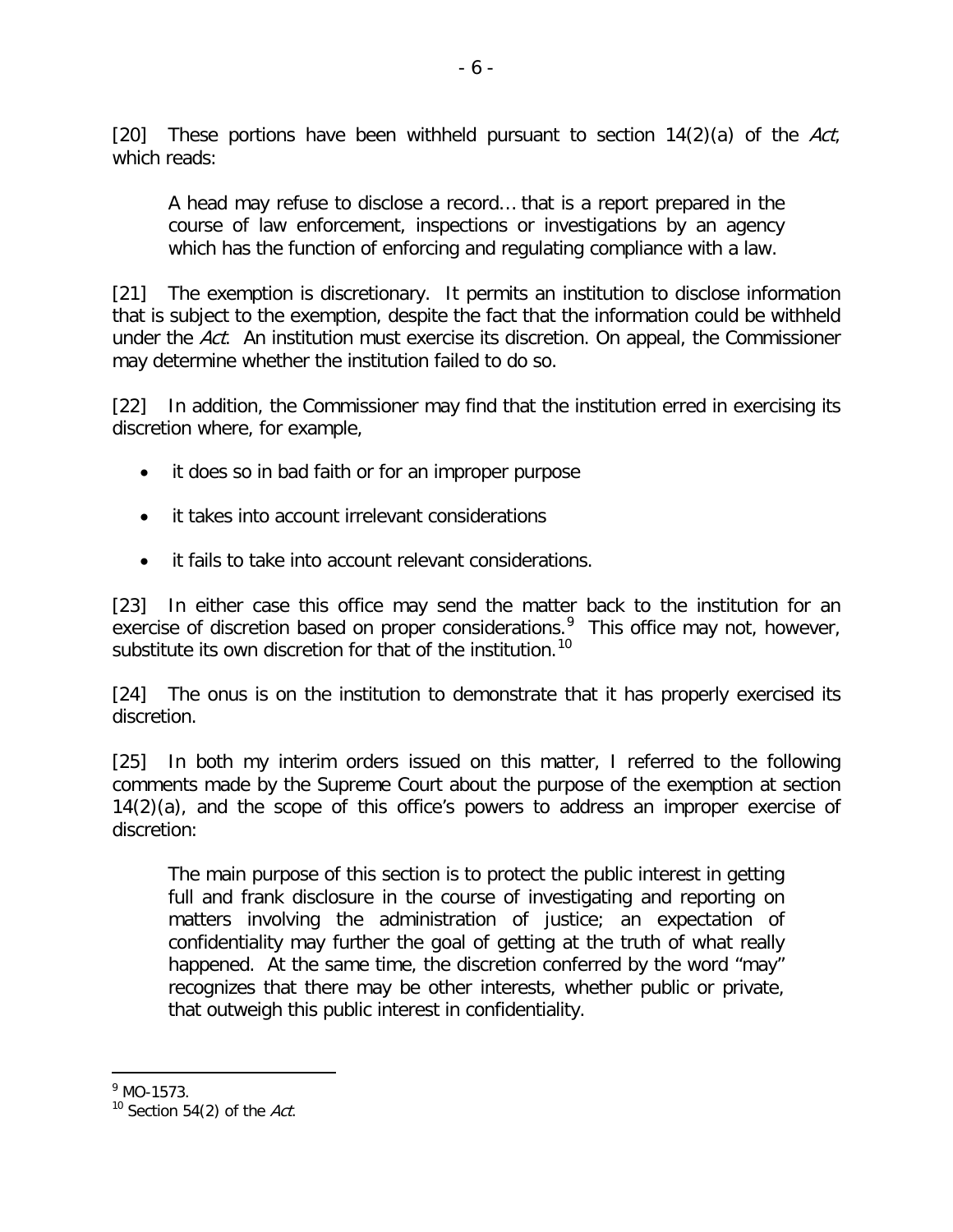The Commissioner may quash the decision not to disclose and return the matter for reconsideration where: the decision was made in bad faith or for an improper purpose; the decision took into account irrelevant considerations; or, the decision failed to take into account relevant considerations ... .<sup>[11](#page-6-0)</sup>

[26] In considering whether the ministry's May 26, 2014 decision evinces a proper exercise of discretion, I am mindful of the important purposes served by the exemption and the competing interests, including the public interest in disclosure, that may outweigh these important purposes. I am also mindful of the limits of this office's authority to address any improper exercise of discretion.

[27] I will now address the reasons provided by the ministry in its May 26, 2014 decision to continue to withhold certain information pursuant to section 14(2)(a) of the Act.

#### Dispute with IPC finding on the "chilling effect" of disclosure

[28] The ministry disputes my finding, made in both interim orders, that disclosure of information obtained from interviews of members of the public service could not be expected to have the same "chilling effect" on public cooperation with future law enforcement investigations as would the disclosure of information received from the general public. In both interim orders I found the ministry had failed to consider the nature of the relationship between the interviewees and the government in according "significant weight" to the importance of ensuring public cooperation in future law enforcement investigations and protecting the privacy of individuals who supply information in these investigations.

[29] The ministry takes particular issue with my characterization of the OPP investigation as an "internal investigation," rather than as a criminal investigation with potential ramifications to the interviewees as subjects of an investigation into certain Criminal Code offences. In the latter context, the ministry submits, the identity of the interviewees as current or former members of the public service is irrelevant, as they were in the same position as any member of the public being interviewed in relation to criminal allegations. The ministry asserts that not disclosing information obtained during a criminal investigation (for purposes other than the investigation and related proceedings, or without consent) is important to "[e]nsuring that individuals, including police officers and assistant Crown Attorneys who can also be the subject of such an investigation, continue to cooperate with police…"

 $\overline{a}$ 

…

<span id="page-6-0"></span><sup>&</sup>lt;sup>11</sup> Criminal Lawyers' Association, supra note 1, at paras. 50 and 71.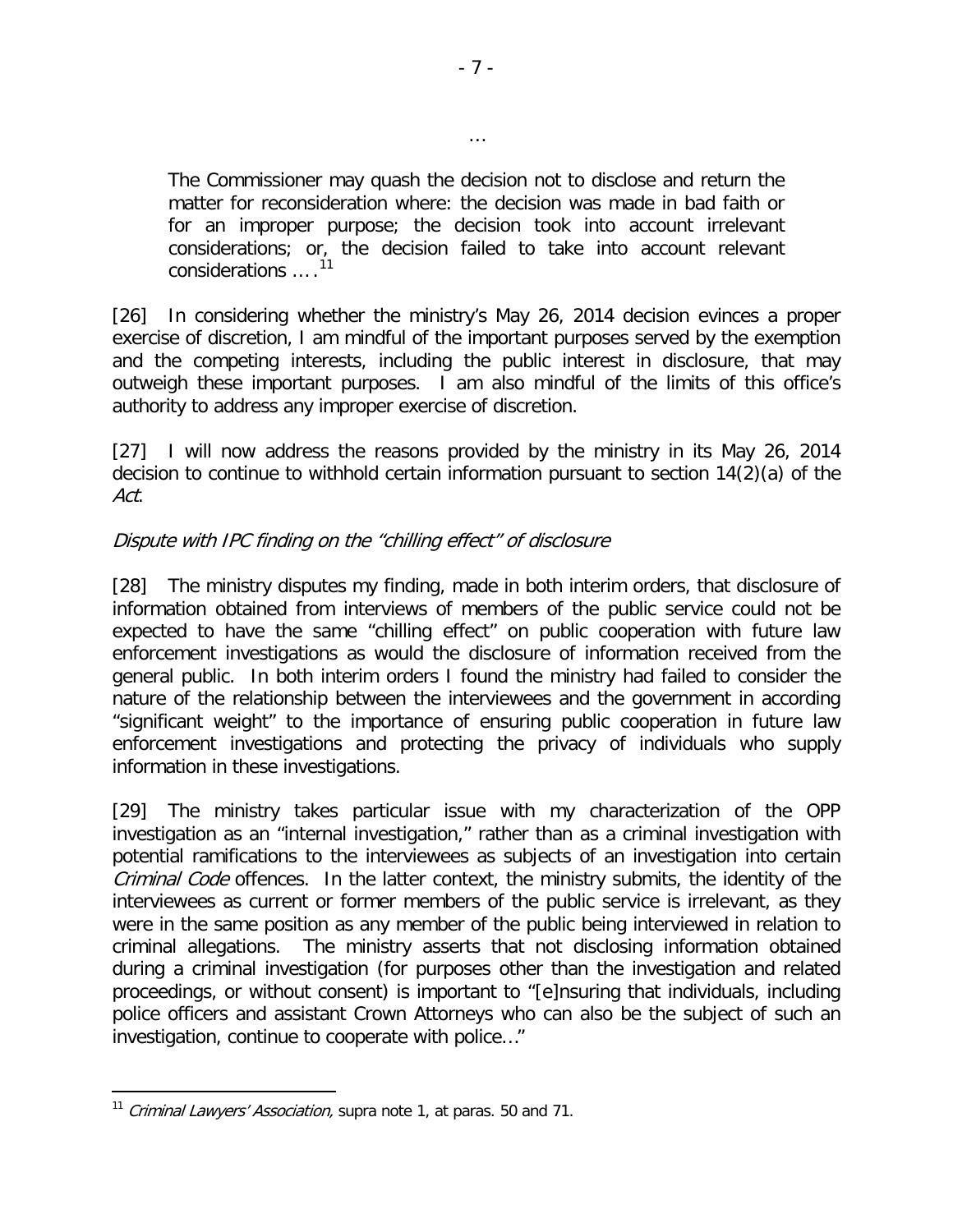[30] The ministry made similar arguments in its October 25, 2013 revised decision in objecting to my finding, in my first interim order PO-3231-I, that the interviewees' status as current or former members of the public service is pertinent to a consideration of the potential chilling effect of disclosure of the particular information at issue in this appeal. In that order I noted the ministry had offered no evidence to support a finding that interviews with public servants relating to the performance of their professional duties would negatively impact the general public's cooperation in future law enforcement investigations. Even accepting that the potential ramifications to members of the public service who are subjects of a criminal investigation are no different than those for any member of the public in the same circumstance, I do not agree that their status as members of the public service is irrelevant. Even if the statutory obligations to cooperate to which I referred in Order PO-3322-I were not applicable to public servants in the context of a criminal investigation, I do not accept that any future unwillingness on the part of public servants or any other member of the general public to cooperate with law enforcement would be attributable to the disclosure of the specific information at issue in this appeal.

[31] As the ministry's most recent decision contains a reiteration of its objections to re-exercising its discretion, rather than reflecting an actual re-exercise of discretion in respect of this factor, I find the ministry has again failed to appropriately exercise its discretion under the Act.

#### Dispute with IPC finding on expectation of confidentiality

[32] The ministry takes issue with my finding in Order PO-3322-I that there is no evidence that the interviewees were provided any assurance that the information gathered in the interviews would remain confidential. The ministry submits that such assurances are not possible in a criminal investigation, as the information collected may be used in a consequent prosecution. Nonetheless, the ministry asserts that the interviewees cooperated with the OPP investigation on the "implicit understanding that their statements would be used for the purposes of that criminal investigation" only, and not voluntarily disclosed in response to an access request. On this latter point the ministry states that it is "not reasonable to assume that a person providing a statement to police as part of a criminal investigation would anticipate that the police might turn around and disclose that statement in response to an access request for a record to which the discretionary law enforcement exemption applied."

[33] An expectation of confidentiality on the part of the interviewees may be a relevant factor in the ministry's exercise of discretion under section 14(2)(a). However, even if I accept the ministry's assertion that there was an implicit expectation concerning the intended uses and disclosures of the interviewees' information, I find no basis for the ministry's contention that there could be no reasonable expectation that a record subject to the discretionary law enforcement exemption might be disclosed in response to an access request. By its nature a discretionary exemption permits an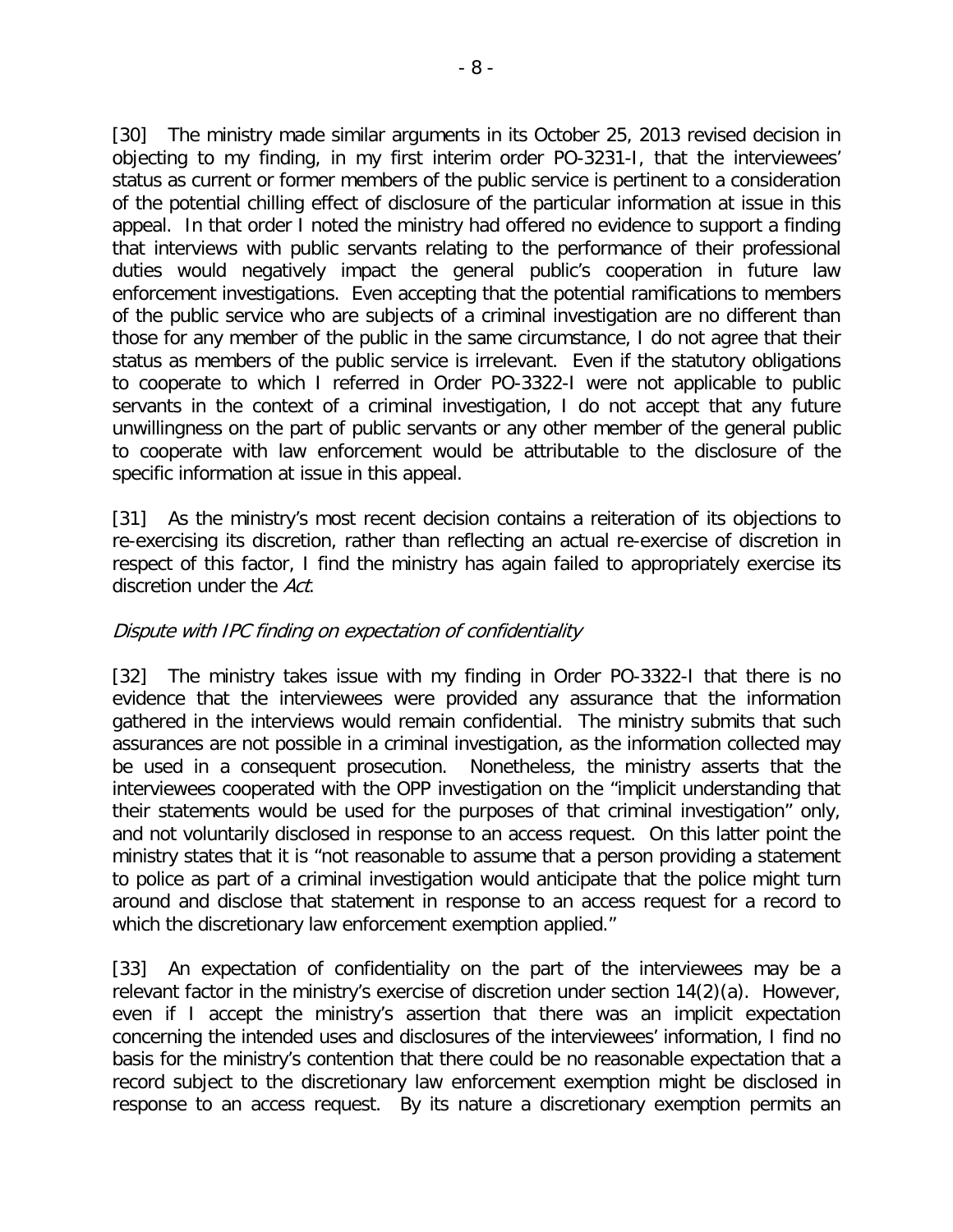institution to disclose information, despite the fact the institution could withhold it. Given this, an expectation that a record subject to the discretionary law enforcement exemption will never be disclosed is not a reasonable one.

[34] I am not persuaded by the ministry's new arguments on the relevance of this factor, and the ministry does not appear to have undertaken any re-exercise of discretion in relation to this factor.

Dispute with IPC finding on weight to be given to interviewees' wishes regarding disclosure

[35] In my two previous orders issued in this matter, I expressly disapproved of the manner in which the ministry appeared to have fettered its discretion based on the interviewees' positions on disclosure of their information. In Order PO-3322-I, I provided the following additional direction based on my finding that the ministry had, for a second time, failed to exercise its discretion in light of this factor:

Given that this office may not substitute its own exercise of discretion for that of the institution, my only recourse is to send this matter back to the ministry to once again re-exercise its discretion. In doing so, I wish to guide the ministry in its task. To be clear, any exercise of discretion in which the ministry continues to withhold all parts of the six<sup>[12](#page-8-0)</sup> interviews (including the very fact that interviews were conducted with these individuals) where the interviewee either did not respond or objected to the disclosure of their interviews is improper and will not be upheld by this office. In such situations, the ministry is not exercising its discretion. Instead, the ministry is improperly delegating its discretion to third parties who may have a vested personal interest in withholding the information. The discretion is the ministry's to exercise, not the interviewees'.<sup>[13](#page-8-1)</sup>

[36] In its May 26, 2014 decision, the ministry again defends the weight it has accorded to the opinions of the interviewees whose information is at issue in this appeal.

[37] First, the ministry asserts that not disclosing information obtained during a criminal investigation without consent, or for specified law enforcement purposes, is necessary to ensuring cooperation with law enforcement investigations. I have addressed this argument in my discussion of the potential chilling effect of disclosure on public cooperation with law enforcement, above.

<span id="page-8-0"></span><sup>&</sup>lt;sup>12</sup> This should read five, not six. See footnote 7 regarding typographical error in this paragraph.

<span id="page-8-1"></span><sup>13</sup> PO-3322-I, para. 32.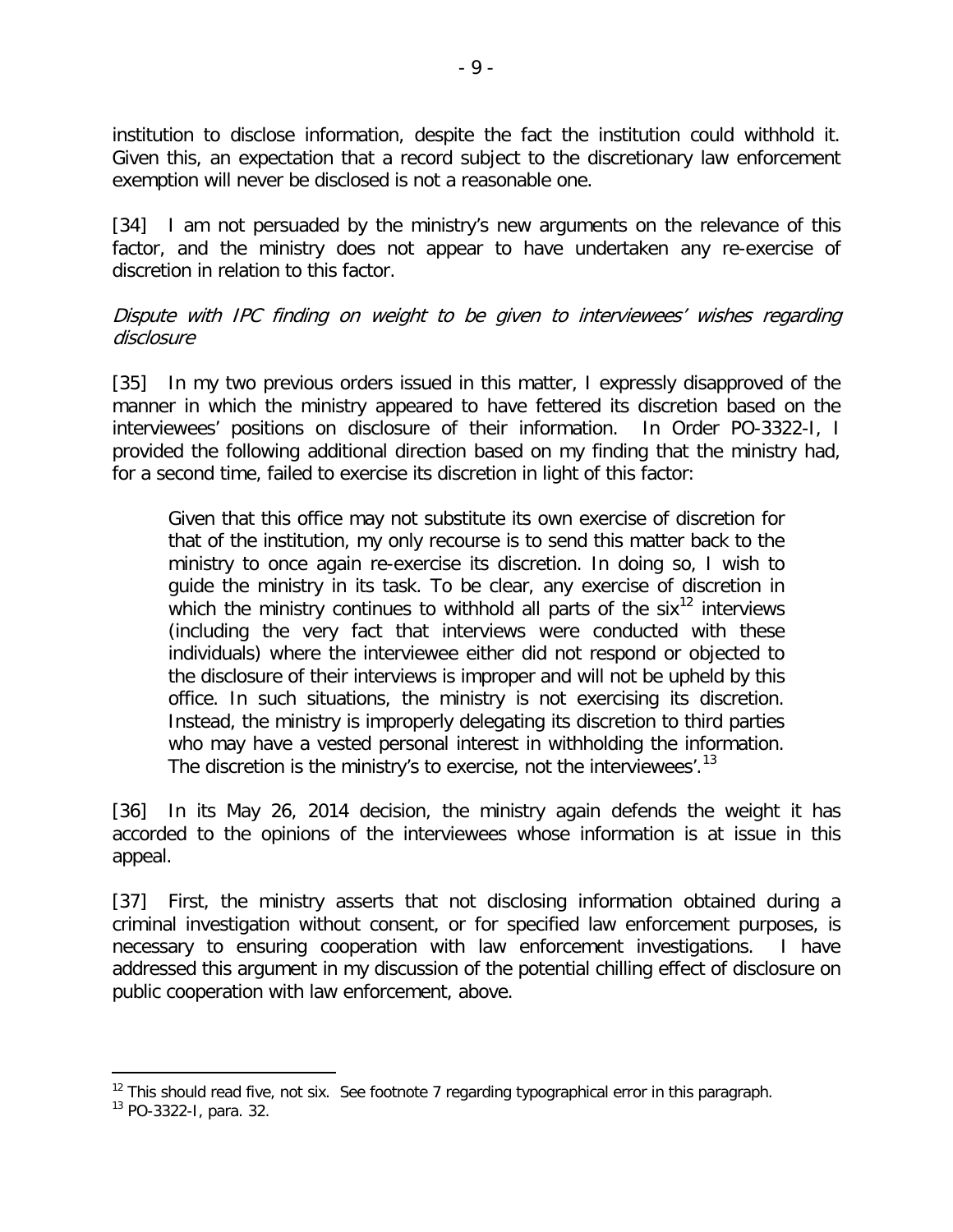[38] Second, the ministry reiterates an argument made at earlier stages of this appeal, including in its October 2013 revised decision, concerning mandatory notification to affected parties under a previous version of the  $Act.^{14}$  $Act.^{14}$  $Act.^{14}$  The ministry submits that the individuals whose information is at issue in this appeal are affected parties to whom the IPC would have been required to give notice under the provisions of the Act in force at the time the access requests were made and the appeals originally heard by the IPC. According to the ministry, "[t]he fact that these individuals appear to have been denied their right to have been given notice of the original appeal by the IPC and to provide representations, is [in] the Ministry's opinion another reason why it is appropriate to give some weight to their views …." The ministry goes on to note that one of the three individuals who continues to withhold his consent is of the opinion that any use of his statement without consent would be contrary to his *Charter* rights.

[39] First, I note that the issue of affected party notice under now-superseded provisions of the Act was not a part of the process of judicial review of Order PO-1779 that culminated in the Supreme Court's decision in *Criminal Lawyers' Association*. In any event, the interviewees whose information remained at issue when the matter was returned to this office for reconsideration were notified of the appeals and given an opportunity to participate in the reconsideration process (and, in the case of nonconsenting interviewees, were given multiple opportunities to participate) by the ministry. I also note that the only disclosures of interview information that have been made to date are of information relating to consenting interviewees. In light of all this, I find that any harm occasioned by a failure to notify the interviewees during the original processing of these appeals was minimal, and has since been remedied by the ministry's notification efforts during the reconsideration process.

[40] The issue under this heading is not whether the consent of the interviewees to disclosure of their information is a relevant factor, which I accept it is, but rather whether the ministry inappropriately fettered its discretion under section 14(2)(a) based on this factor. In its May 26, 2014 decision, the ministry describes its reasons for having found it was "appropriate to give some weight" to the views of the interviewees. As I described in some detail in Order PO-3322-I, however, I found that by treating the consent of the interviewees as the determinative, if not the only, factor in deciding whether to disclose the information, the ministry had failed to exercise its discretion. In

<span id="page-9-0"></span> $14$  The ministry notes that at the time this office heard the appeals giving rise to Order PO-1779, sections 50(3) and 50(13) of the *Act* read as follows:

<sup>50(3)</sup> Upon receiving a notice of appeal, the Commissioner shall inform the head of the institution concerned and any other affected person of the notice of appeal.

<sup>50(13)</sup> The person who requested access to the record, the head of the institution concerned and any affected party shall be given an opportunity to make representations to the Commissioner, but no person is entitled to be present during, to have access to or to comment on representations made to the Commissioner by any other person.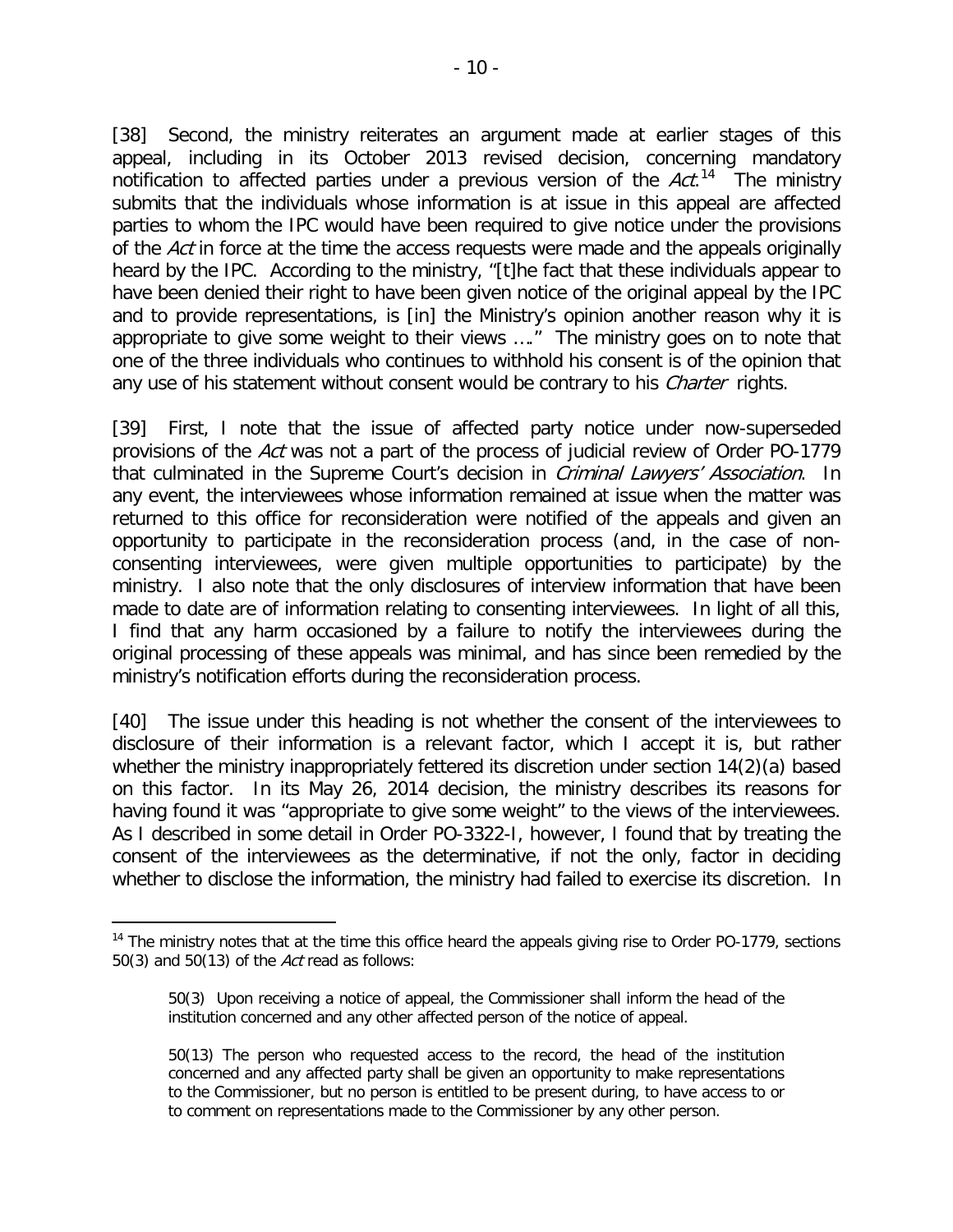making its decision, by its own admission, "in accordance with" the wishes of the interviewees, the ministry did not merely "give some weight" to an appropriate factor; instead, by doing so, the ministry effectively delegated its discretion to third parties who may have vested personal interests in withholding the information. This is not a proper exercise of discretion.

[41] On my review of the ministry's May 26, 2014 decision, I find no evidence that it has since exercised its discretion in accordance with the guidance provided in Order PO-3322-I. The additional disclosure resulting from the ministry's most recent decision again corresponds exactly to the additional consents obtained by the ministry through its further consultation process; similarly, the withheld portions contain information relating to interviewees who did not provide consent. In both previous interim orders, I did not uphold the ministry's exercise of discretion where its decisions on disclosure appeared to have been controlled by third party consent, rather than reflecting a proper consideration of all relevant factors. In Order PO-3322-I, I explicitly advised the ministry that I would not uphold any exercise of discretion where the ministry continues to withhold information based on failure to consent. Yet the ministry's most recent disclosure decision does precisely this. Rather than reflecting a reasoned consideration of all relevant factors, including consent, the ministry simply reiterates its arguments for treating consent as the determinative factor, despite its claim it has accorded only "some weight" to the consent of the interviewees.

[42] In sum, I find no evidence in the ministry's most recent decision that it treated the factor of consent any differently than it did in its two previous decisions, which manner I found to be improper in my orders addressing these decisions. As a result, I find the ministry has once again failed to exercise its discretion in accordance with my orders.

#### Other objections, and conclusion

[43] The ministry raises other objections to my findings in Order PO-3322-I. It takes issue with my observation that neither of the two police services involved in the original murder investigation had any law enforcement concerns with the release of the report (with the exception of information that would identify police informants). The ministry states that it is the OPP, as the investigating police service, that has an interest in claiming the law enforcement exemption for the report, rather than the two police services whose interest in the report was as employers of individuals whose conduct was under scrutiny and not as investigating police services. Whatever the basis for their position, I find the lack of concern on the part of the police services over disclosure of the report, save certain portions, is a relevant factor in the ministry's exercise of discretion.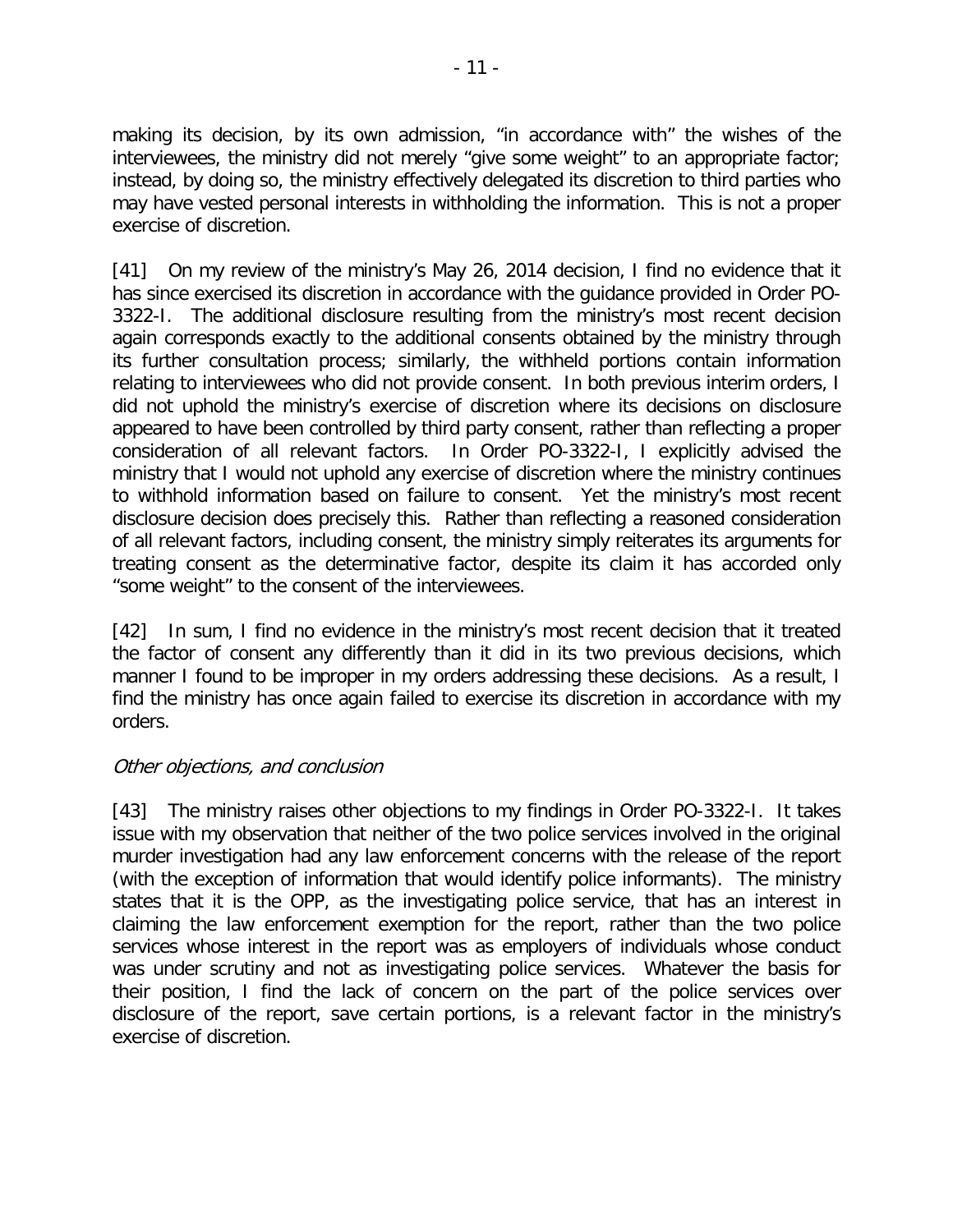- 12 -

[44] In respect of my comment regarding the importance of accounting for the public interest in disclosure of the information at issue in this appeal, the ministry asserts that it did consider whether the public interest in disclosure outweighs the other considerations described in its decision letter, but concluded that it does not. The ministry submits that it considered a number of factors in arriving at this decision, including that the criminal investigation and related prosecution in this matter occurred in the 1990s, that the subsequent OPP investigation into the original investigation and prosecution concluded in April 1998, and that a news release on this matter was issued by the OPP at that time. Based on these factors, the ministry states it concluded that the public interest in disclosure in this particular case was outweighed by the law enforcement issues described in its decision.

[45] In Order PO-3322-I, I found that the ministry's recitation of a series of factors that it states it took into account in reaching its decision (including the factors of the passage of time and the age of the record) did not amount to a credible explanation of how the interests in non-disclosure could outweigh the public interest in disclosure. I arrive at the same conclusion here. The ministry has provided additional details, including dates, to bolster the previously-cited factors relating to the passage of time since the completion of the report. It has not provided the requested elaboration on how these interests in non-disclosure could outweigh the compelling public interest in this case, the essence of which has been described as the "need to assure the public that the OPP investigation was conducted in a thorough and fair manner, and that despite the strongly worded judgment of Glithero J., criminal charges were not warranted."<sup>15</sup> Instead of demonstrating that it has undertaken a fresh exercise of discretion based on relevant considerations, the ministry devotes much of its May 26, 2014 decision to reiterating its objections to findings made in the interim orders. For the reasons set out above, I do not accept these objections. I also find that in spite of the direction to exercise its discretion based on relevant considerations and without regard to irrelevant considerations, the ministry has again failed to do so.

[46] As noted above, where this office finds an institution has failed to exercise discretion or has erred in the exercise of discretion, it may send the matter back to the institution for a re-exercise of discretion.<sup>16</sup> This office may not substitute its own discretion for that of the institution. In two previous orders I found the ministry had not exercised its discretion in a proper manner, and I required it to re-exercise its discretion in accordance with the guidance provided in those orders. In all three of its revised decisions purporting to reflect a re-exercise of discretion, the ministry has failed to properly consider relevant factors and has taken into account irrelevant considerations.

<span id="page-11-0"></span><sup>15</sup> PO-1779, p. 24.

<span id="page-11-1"></span><sup>16</sup> Order MO-1573.